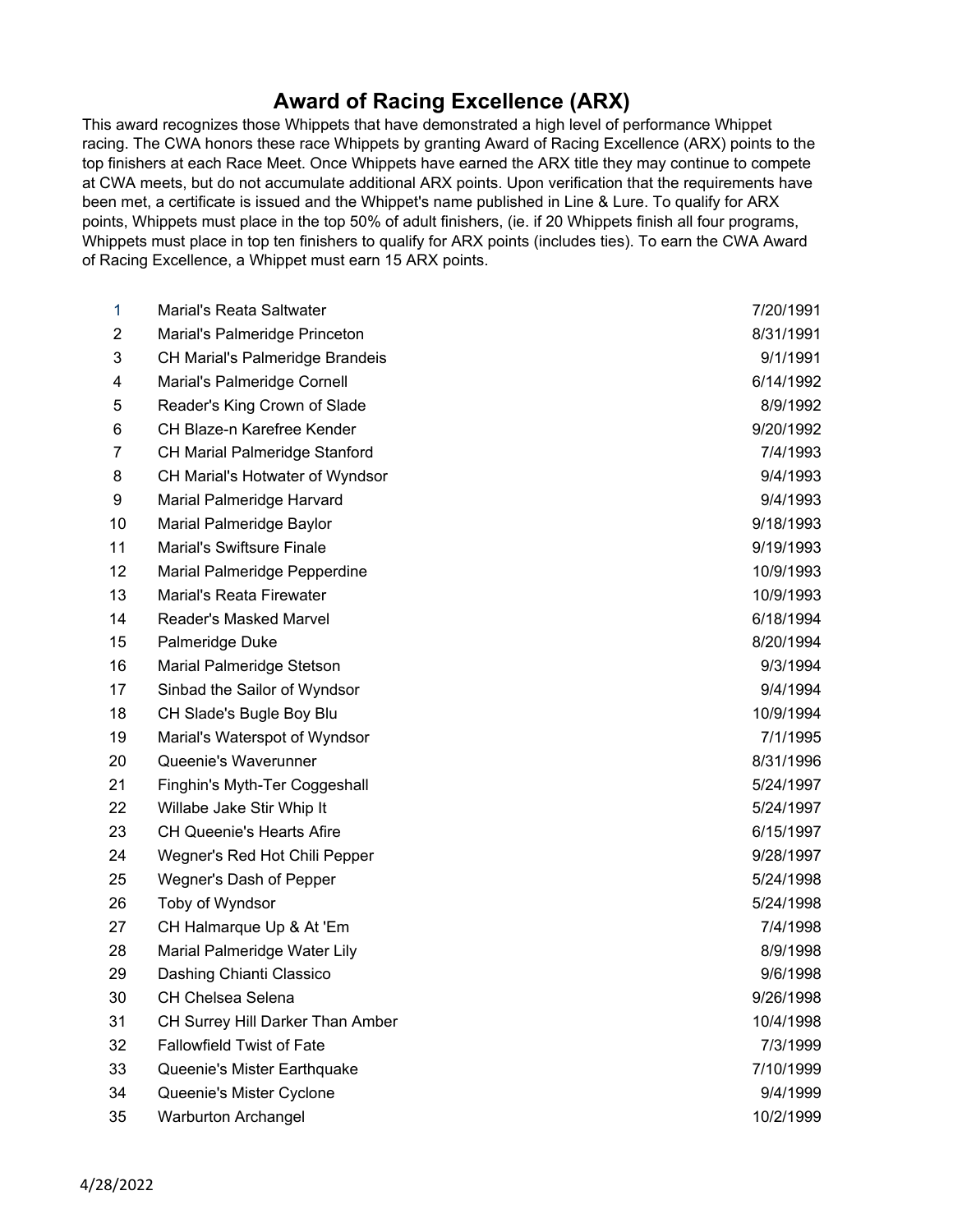| 36 | Fermanagh Blazen Backdraft        | 10/2/1999  |
|----|-----------------------------------|------------|
| 37 | Stormwind's Lightning Strike      | 10/2/1999  |
| 38 | Queenie's Tidal Wave              | 10/30/1999 |
| 39 | Wistwind's Easy Livin             | 10/31/1999 |
| 40 | Hasty Puddin of Wyndsor           | 6/18/2000  |
| 41 | CH Windsheen Dashing Dare to Beee | 7/2/2000   |
| 42 | Roby of Wyndsor                   | 7/8/2000   |
| 43 | Miss Daisy of Wyndsor             | 8/19/2000  |
| 44 | Marial's Shamasan Cinder          | 8/20/2000  |
| 45 | Miss Shelby of Wyndsor            | 10/14/2000 |
| 46 | Hazelby of Wyndsor                | 10/15/2000 |
| 47 | <b>Surrey Hill's Smithereens</b>  | 10/28/2000 |
| 48 | Blink N.I. of Wyndsor             | 11/5/2000  |
| 49 | Wegner's Streak O'Lightnin        | 11/5/2000  |
| 50 | Windyglen's Jumpin Jack Flash     | 3/11/2001  |
| 51 | <b>TnT's Scream Dream</b>         | 6/17/2001  |
| 52 | Windyglen's Blk to the Future     | 7/22/2001  |
| 53 | Iron Man of Wyndsor               | 8/19/2001  |
| 54 | In Vogue Rush to Judgement        | 9/29/2001  |
| 55 | Fallowfield Noralor's Magician    | 9/30/2001  |
| 56 | Loughren's White Rain             | 10/28/2001 |
| 57 | Capetown's American Legacy        | 4/20/2002  |
| 58 | Capetown's Esquire                | 5/26/2002  |
| 59 | Windsheen Day Dream Beeliever     | 6/23/2002  |
| 60 | CanCH Loughren Fraserheights      | 7/13/2002  |
| 61 | Tyra of Wyndsor                   | 7/13/2002  |
| 62 | Loughren Q.W. Curtis              | 8/17/2002  |
| 63 | Marial's Colorize                 | 8/18/2002  |
| 64 | Rarely Herd of Wyndsor            | 8/18/2002  |
| 65 | CH Shamasan Flame 'N Queen        | 8/18/2002  |
| 66 | Marial's Wistwind Color Me Quick  | 9/1/2002   |
| 67 | Paris Diablesse Say I Do          | 9/28/2002  |
| 68 | Capetown's Harper's Bazaar        | 9/29/2002  |
| 69 | Paris Diablesse Gwilym Says       | 10/19/2002 |
| 70 | <b>Wegner's Circe</b>             | 11/2/2002  |
| 71 | Wegner's Manhattan Project        | 9/29/2002  |
| 72 | Plumcreek Hollowell Walk in Time  | 7/6/2003   |
| 73 | Sporting Fld Wilhaus Jester       | 7/13/2003  |
| 74 | Hound Hill Come Hither            | 8/16/2003  |
| 75 | Loughren's Kahlua                 | 8/16/2003  |
| 76 | Wildheart's Dealer's Choice       | 8/17/2003  |
| 77 | In Vogue's Gilligan's Island      | 8/30/2003  |
| 78 | CH Windsheen Dashing Shelbeee     | 8/31/2003  |
| 79 | <b>Hound Hill Firewater</b>       | 9/28/2003  |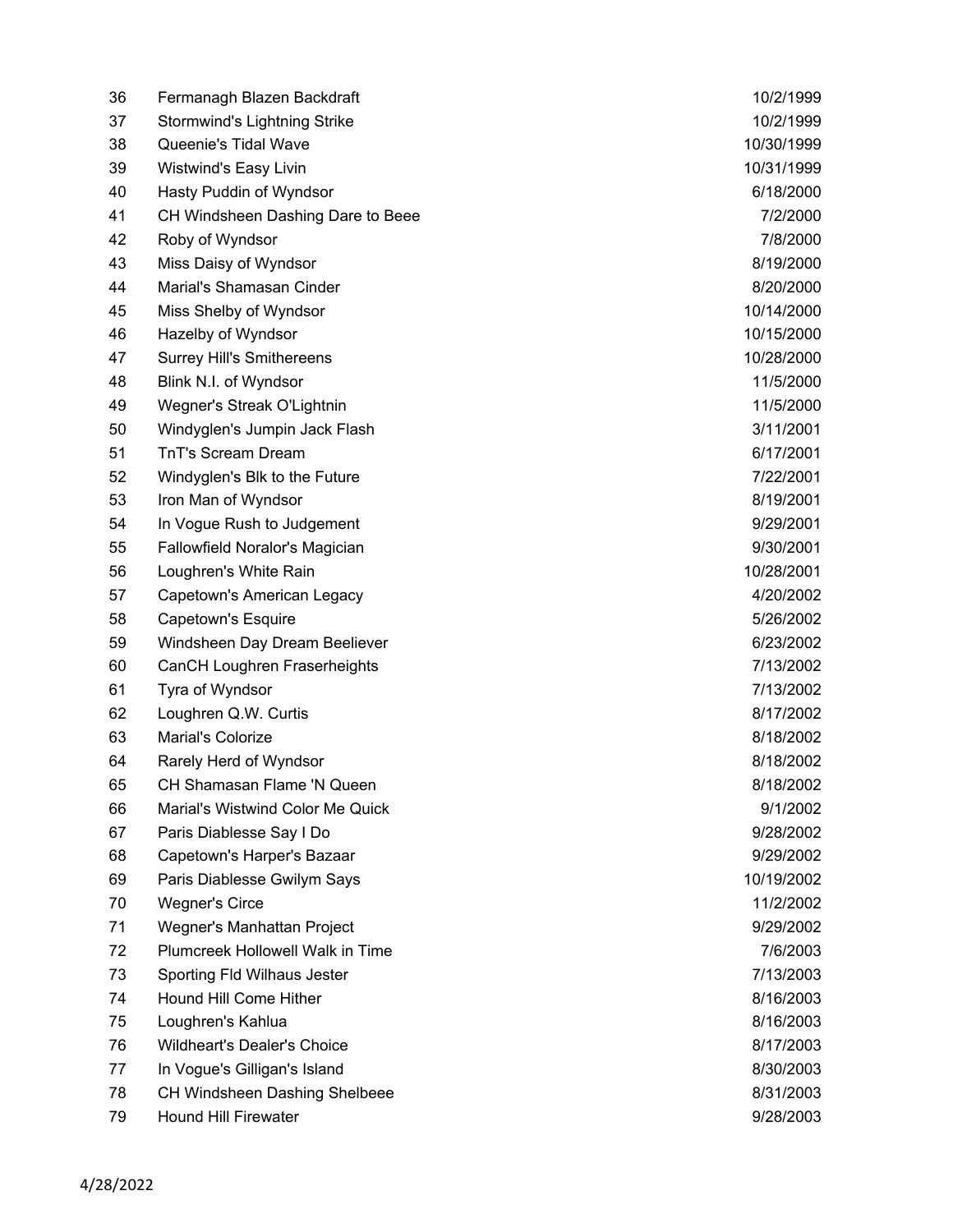| 80  | Carlby of Wyndsor                            | 10/5/2003  |
|-----|----------------------------------------------|------------|
| 81  | CanCH Ragtime High Plains Drifter            | 5/9/2004   |
| 82  | Marial's Wistwind Cinderfela                 | 6/12/2004  |
| 83  | Loughren Dover                               | 6/26/2004  |
| 84  | Loughren Southern Comfort                    | 6/27/2004  |
| 85  | Wildheart's Queen of Diamonds                | 7/4/2004   |
| 86  | <b>Wistwind's Scrambled Mitchell</b>         | 7/11/2004  |
| 87  | <b>Marial's Vivace Victorious</b>            | 8/15/2004  |
| 88  | Marial's Pepper Jack of Wegner               | 9/4/2004   |
| 89  | CH Dashing Dare To Bette The Bank            | 10/17/2004 |
| 90  | CH Hound Hill Catch A Thief                  | 10/23/2004 |
| 91  | <b>Finghin's Timeless Cogshall</b>           | 11/7/2004  |
| 92  | CanCH Swiftsure Surrey Hills Lunacy          | 11/7/2004  |
| 93  | Loughren's Pepper of Rockabye                | 5/29/2005  |
| 94  | Marial's Blue Stilton of Wegner              | 6/4/2005   |
| 95  | Warburton Heart of Steel                     | 6/5/2005   |
| 96  | Wildheart's One Eyed Jack                    | 7/2/2005   |
| 97  | Capetown Ode to the Mariner                  | 7/9/2005   |
| 98  | Marial's Cheddar of Wegner                   | 8/9/2005   |
| 99  | Marial's Loraineswiss O'Wegner               | 8/10/2005  |
| 100 | <b>CH Fanfare Rusalka Road Master</b>        | 10/22/2005 |
| 101 | Mr. Darcy of Wyndsor                         | 11/6/2005  |
| 102 | Miss Darcy of Wyndsor                        | 3/18/2006  |
| 103 | Aragon aus dem Gnomenhain                    | 3/19/2006  |
| 104 | <b>Fanfare Here Comes Trouble</b>            | 5/27/2006  |
| 105 | <b>CanCH Surrey Hill's Crystal Wave</b>      | 6/3/2006   |
| 106 | <b>Marial's Swift Current</b>                | 7/3/2006   |
| 107 | Shamasan Killer Queen                        | 7/3/2006   |
| 108 | <b>Wistwind Swaps</b>                        | 7/30/2006  |
| 109 | Pinerun First Paige of Wind                  | 9/3/2006   |
| 110 | Maybach Cabriolet Gem                        | 9/30/2006  |
| 111 | CH Chrisfield Affinity Dream On              | 9/30/2006  |
| 112 | Warburton Stolen Heart                       | 10/22/2006 |
| 113 | Shamsasan Hound Hill Cherokee                | 11/4/2006  |
| 114 | Cogshall's Spider Lily of Coswin             | 5/26/2007  |
| 115 | <b>Cogshall's Sweet Everlasting Loughren</b> | 6/16/2007  |
| 116 | Marial's Shamasan Taboo                      | 6/30/2007  |
| 117 | Serendipity Roadrunner                       | 7/1/2007   |
| 118 | CH Surrey Hill Galafrey                      | 9/1/2007   |
| 119 | <b>Comet's Rocky Mountain News</b>           | 9/1/2007   |
| 120 | Maybach Exelero Pharoa                       | 9/2/2007   |
| 121 | <b>Cogshall's Painted Daisy</b>              | 10/22/2007 |
| 122 | Chesara Jaytea Ptarmigan                     | 10/22/2007 |
| 123 | Maybach Mercedes Moka                        | 3/16/2008  |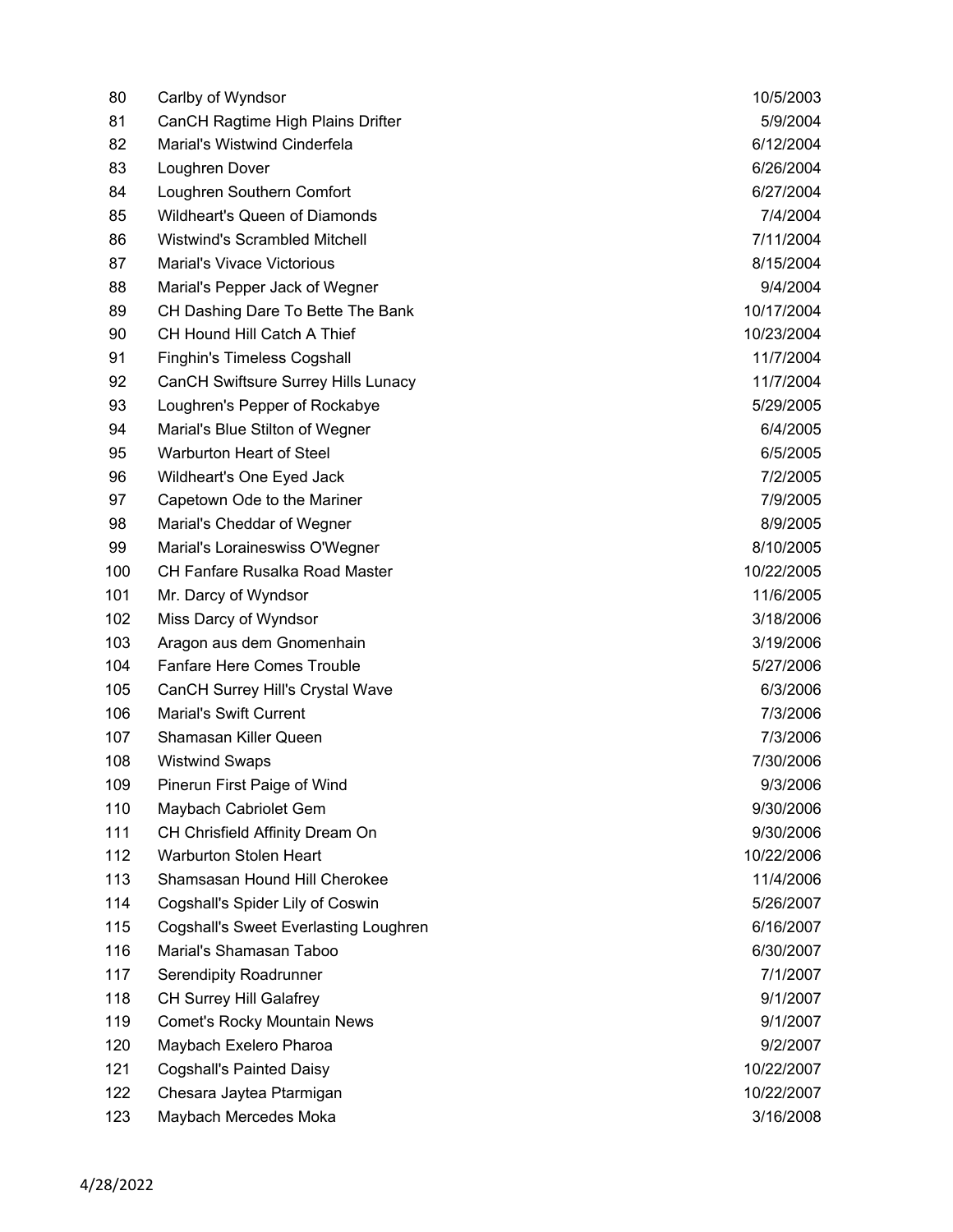| 124 | Wistwind Wynmor Longfellow                            | 5/24/2008  |
|-----|-------------------------------------------------------|------------|
| 125 | Windsheen Dashing El Divino                           | 6/21/2008  |
| 126 | Fallowfield Noralor's Johnny B. Goode                 | 6/22/2008  |
| 127 | Marial's Mequon                                       | 7/5/2008   |
| 128 | CanCH Fireworks Dancing With Mr. D                    | 7/5/2008   |
| 129 | Loughren Sand Trax of June                            | 7/5/2008   |
| 130 | Marial's Mosinee of Cogshall                          | 8/31/2008  |
| 131 | Marial's Monroe                                       | 10/12/2008 |
| 132 | Shamasan Hound Hill Full Monty                        | 11/1/2008  |
| 133 | Marial's Madison                                      | 11/2/2008  |
| 134 | Marial's Maiden Rock                                  | 11/2/2008  |
| 135 | Debmar Blue By You                                    | 12/6/2008  |
| 136 | Debmar Windwalker                                     | 12/7/2008  |
| 137 | Serendipity Nighthawk                                 | 3/14/2009  |
| 138 | Swiftsure Senegal                                     | 3/15/2009  |
| 139 | Wegner's Fly Me to the Moon                           | 5/24/2009  |
| 140 | Marial's Shamasan Stonewall                           | 6/21/2009  |
| 141 | Topaz at the Gamble                                   | 6/21/2009  |
| 142 | Wegner's Good Queen Bess                              | 7/4/2009   |
| 143 | CH Shamasan A Kind Of Magic                           | 7/4/2009   |
| 144 | Miss Checkered Flag at the Beach                      | 7/19/2009  |
| 145 | Marial's Monteray                                     | 9/6/2009   |
| 146 | Surrey Hill's Ripon Jewel                             | 9/6/2009   |
| 147 | CH Wegner's On The Sly                                | 9/27/2009  |
| 148 | Cogshall's Forget Me Not                              | 10/11/2009 |
| 149 | Lickety Split Fate To The Wind                        | 10/17/2009 |
| 150 | Dewey Wannago                                         | 6/5/2010   |
| 151 | <b>Ziggy Stardust of Wyndsor</b>                      | 7/3/2010   |
| 152 | Affinity Orange Blossom Special                       | 7/4/2010   |
| 153 | <b>Fireworks Eminence Front</b>                       | 7/24/2010  |
| 154 | Fireworks Who Are You                                 | 7/25/2010  |
| 155 | Marial Shamasan Improbable Journey                    | 9/4/2010   |
| 156 | Nonstopp Nadal of Wyndsor                             | 9/5/2010   |
| 157 | The Mighty Bolt of Wyndsor                            | 9/25/2010  |
| 158 | CH Mariner Diablesse I Can't Believe It's Not Butters | 9/25/2010  |
| 159 | Surrey Hill U Sunk My Battleship!                     | 9/25/2010  |
| 160 | Licketysplit Catch Your Eye                           | 2/26/2011  |
| 161 | <b>Fireworks Pinball Wizard</b>                       | 4/3/2011   |
| 162 | CH Windflight I Wanna Be Your Man                     | 7/3/2011   |
| 163 | Mariner's Chubby Hubby                                | 7/17/2011  |
| 164 | Azzuri of Wyndsor                                     | 7/23/2011  |
| 165 | Fireworks Athena                                      | 7/24/2011  |
| 166 | <b>Fireworks Spellbound</b>                           | 8/20/2011  |
| 167 | Tru-Luv's Enjoy The Moment                            | 9/4/2011   |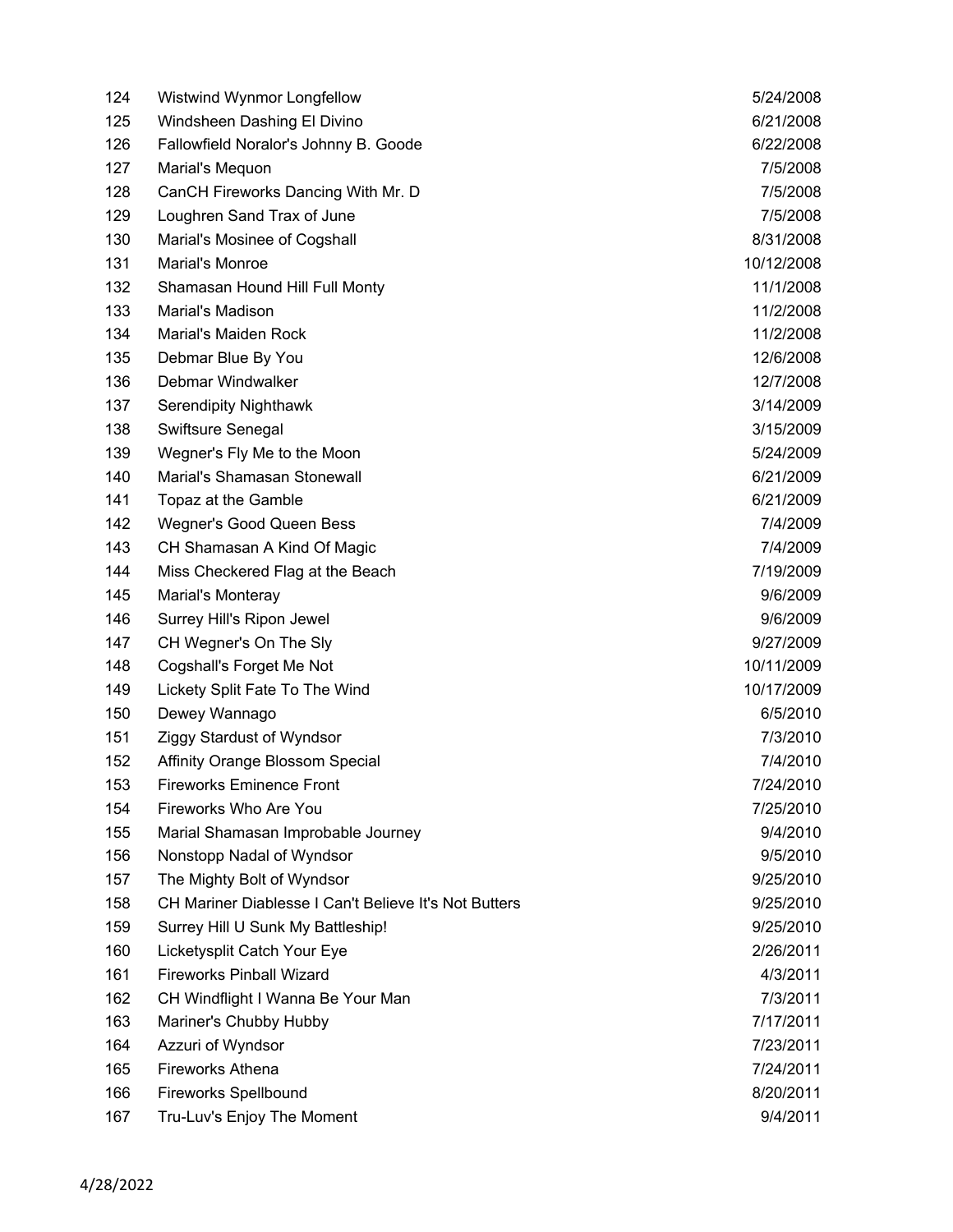| 168 | Miss Bennett of Wyndsor                         | 9/25/2011            |
|-----|-------------------------------------------------|----------------------|
| 169 | Divana's Heir of Illusion at Cherche            | 9/25/2011            |
| 170 | <b>Fireworks Thunderstruck</b>                  | 10/1/2011            |
| 171 | CanCH Fireworks Raspberry Ripple                | 10/2/2011            |
| 172 | Lookout Nonstopp Kamikaze                       | 10/8/2011            |
| 173 | Fireworks I Can See For Miles                   | 10/23/2011           |
| 174 | Highbridge Carrera                              | 10/23/2011           |
| 175 | Licketysplit Catch Her In The Rye               | 10/29/2011           |
| 176 | Licketysplit Face The Wind                      | 10/30/2011           |
| 177 | Licketysplit Catch a Tail Wind                  | 11/5/2011            |
| 178 | Windflight's Route SixtySix                     | 2/25/2012            |
| 179 | Velocity TNT Hot Legs @ LaQuest                 | 2/26/2012            |
| 180 | Serendipity Hark The Lark                       | 4/8/2012             |
| 181 | Debmar Cane River                               | Ineligible 5/13/2012 |
| 182 | Lookout Nonstopp Leapin Lizard                  | 5/26/2012            |
| 183 | Marial's Mishicot Wild Indian                   | 5/27/2012            |
| 184 | <b>Resilience High Expectations</b>             | 6/2/2012             |
| 185 | Mariner's Cherry Garcia                         | 6/3/2012             |
| 186 | CH Shamasan Here Be Dragons                     | 7/15/2012            |
| 187 | Tadita Forever May You Run                      | 8/11/2012            |
| 188 | Miss Jane Austin of Wyndsor                     | 8/26/2012            |
| 189 | Vivace Gold Don't Rust                          | 9/22/2012            |
| 190 | Debmar's Sparks Will Fly at Liberty             | 9/23/2012            |
| 191 | Arrow of Whippetshire                           | 9/23/2012            |
| 192 | Bonpai's Roller Girl Rules Charm City           | 10/7/2012            |
| 193 | Lanruvi Fly First Class at Shamasan             | 10/28/2012           |
| 194 | Bonpai's It's All About The Benjamins           | 12/15/2012           |
| 195 | <b>Bonpai's Surround Sound</b>                  | 2/24/2013            |
| 196 | Tru-Luv's Serena Wilyawin                       | 3/3/2013             |
| 197 | Serendipity Malarkey at Whimsy                  | 5/11/2013            |
| 198 | CanCH Alluring Flight of the Phoenix            | 5/12/2013            |
| 199 | <b>Resilience High Viscosity</b>                | 5/12/2013            |
| 200 | CanCH Sailaway Time Traveller                   | 5/12/2013            |
| 201 | Marial's Shamasan Ten Feet Tall and Bulletproof | 5/25/2013            |
| 202 | Horsetooth Shanghai Tofu                        | 6/1/2013             |
| 203 | DC Oh So Devereux                               | 6/1/2013             |
| 204 | Maybach Clara Skate Bronze                      | 6/2/2013             |
| 205 | <b>Fireworks Heart and Soul</b>                 | 6/2/2013             |
| 206 | Domino Blue Moon                                | 6/9/2013             |
| 207 | <b>Cogshall Bears Repeating</b>                 | 7/6/2013             |
| 208 | Sailaway London Calling                         | 7/21/2013            |
| 209 | Finghin Arborlea On The Run                     | 9/21/2013            |
| 210 | Sailaway One For The Money                      | 10/5/2013            |
| 211 | Marial's Shamasan I Walk The Line               | 10/6/2013            |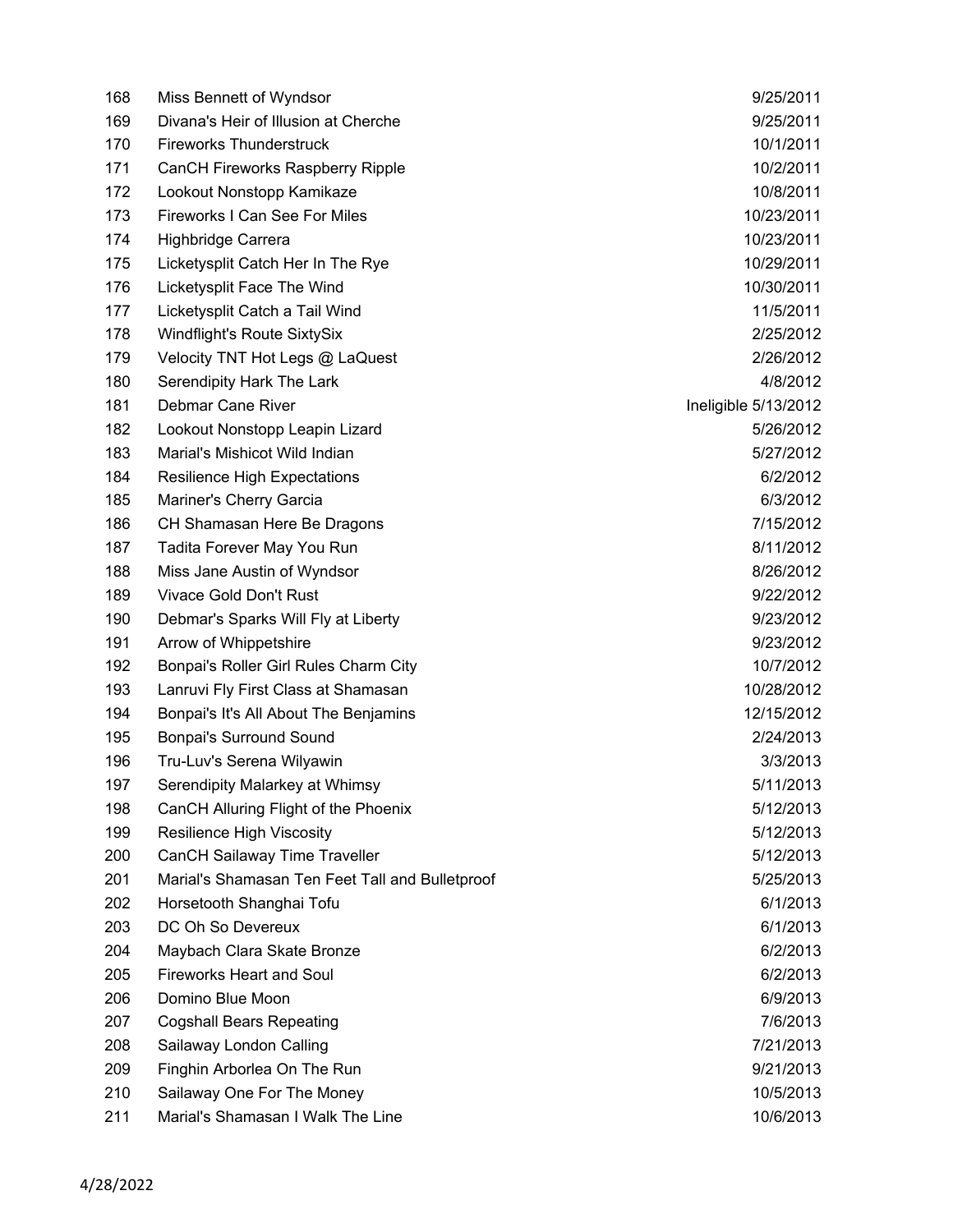| 212 | Bonpai Chasing The Flame                                   | 10/6/2013            |
|-----|------------------------------------------------------------|----------------------|
| 213 | <b>Vivace Pretty Amazing Grace</b>                         | 10/6/2013            |
| 214 | CanCH Sailaway Pagani Zonda                                | 10/19/2013           |
| 215 | Debmar After Midnight At Fairchase                         | 11/17/2013           |
| 216 | Debmar Black Pearl                                         | 11/30/2013           |
| 217 | DC Deerpath Mystic Moonstone                               | 12/7/2013            |
| 218 | Debmar Dark Alley                                          | 2/8/2014             |
| 219 | Liberty's Look At That                                     | 3/2/2014             |
| 220 | Belaya Tzigane                                             | 3/24/2014            |
| 221 | Debmar First Fling of Lanruvi                              | 4/5/2014             |
| 222 | Nouveau's Le Chat Noir                                     | 4/5/2014             |
| 223 | Domino Spare Heir                                          | 5/10/2014            |
| 224 | Domino Frabjous Fascinator                                 | 5/10/2014            |
| 225 | Domino FF White Queen's Cloche                             | 6/15/2014            |
| 226 | Highbridge Esprit                                          | 7/19/2014            |
| 227 | Marial Sweetheart of Momentum                              | 8/30/2014            |
| 228 | <b>Rosmor Fortunatus Et Illes</b>                          | 9/21/2014            |
| 229 | Nouveau's Black Pearl                                      | 9/28/2014            |
| 230 | Nonstopp Frehley's Comet                                   | 10/4/2014            |
| 231 | Wildhare Syncopated Rhythm                                 | 10/18/2014           |
| 232 | Serendipity On A Lark                                      | 10/19/2014           |
| 233 | Debmar Dark and Dangerous                                  | 11/15/2014           |
| 234 | Terrena's Dastardly Mash Of Mariner                        | 12/6/2014            |
| 235 | GCH DC Surrey Hill Silkrock Teenage Crime Spree at Mariner | 12/7/2014            |
| 236 | Debmar In The Fast Lane                                    | 12/14/2014           |
| 237 | Debmar Whiskey River                                       | Ineligible 3/22/2015 |
| 238 | Debmar Rolling On The River                                | Ineligible 5/2/2015  |
| 239 | Momentum's Reckless Heart                                  | 5/24/2015            |
| 240 | Rosmor's Strega De Ventus                                  | 5/31/2015            |
| 241 | Nouveau's Pink Coyote                                      | 6/13/2015            |
| 242 | Windflight Darby O'Gill                                    | 6/14/2015            |
| 243 | Domino Encore Une Fois                                     | 9/6/2015             |
| 244 | Debmar Funny Girl                                          | Ineligible 9/19/2015 |
| 245 | <b>Cogshall Maud's Regal Bearing</b>                       | 9/19/2015            |
| 246 | Shannon Down Ours Is The Fury                              | 9/20/2015            |
| 247 | <b>Fireworks Heart of Gold</b>                             | 9/26/2015            |
| 248 | Krisdan's Sports Machine O' TNT                            | 10/17/2015           |
| 249 | Fairchase Debmar Dark Force Rising                         | 10/18/2015           |
| 250 | Terrena's Americone Dream of Mariner                       | 11/1/2015            |
| 251 | Rosewood's Blew By You Quick                               | 11/22/2015           |
| 252 | Fairchase Debmar Midnight Mayhem                           | 12/5/2015            |
| 253 | Wildabout Kentucky Punch                                   | 12/6/2015            |
| 254 | CH Oxford's Revelstoke at Steamboat Rock                   | 12/6/2015            |
| 255 | Lookout White Russian                                      | 12/12/2015           |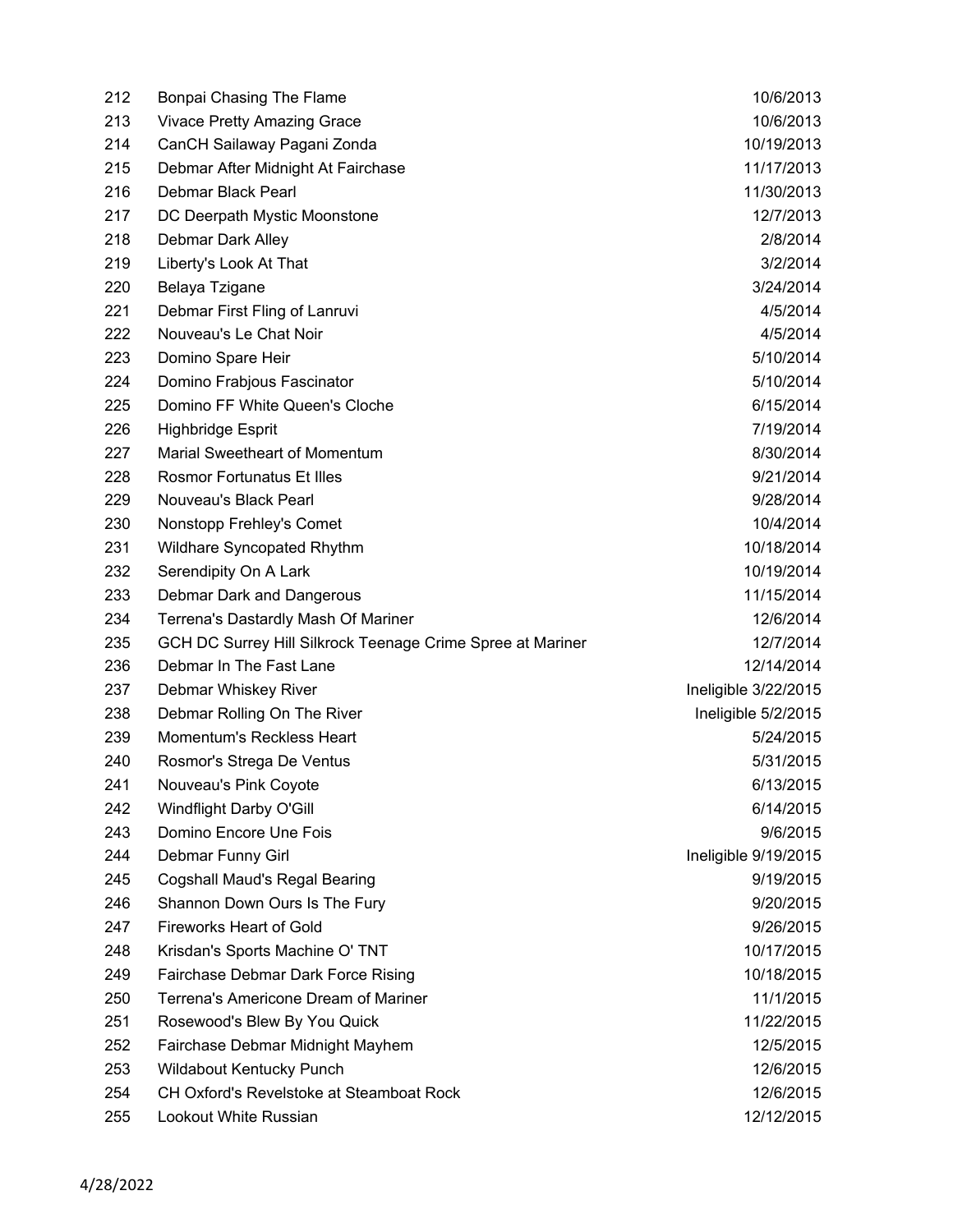| 256 | Mariner's Sock Monkey of Terrena           | 2/20/2016            |
|-----|--------------------------------------------|----------------------|
| 257 | Nonstopp Wildhearts Gasoline Dream         | 4/9/2016             |
| 258 | <b>Fireworks Dancing Queen</b>             | 4/10/2016            |
| 259 | Debmar Jet Blue                            | 5/7/2016             |
| 260 | Krisdan's Smoking Gun O' TNT               | 5/15/2016            |
| 261 | Nonstopp Nazareth                          | 5/29/2016            |
| 262 | Rosmor Cosmos Nova De La Cielo             | 7/24/2016            |
| 263 | Debmar Creole Lover                        | 8/27/2016            |
| 264 | Gibson Flying V of Wyndsor                 | 9/10/2016            |
| 265 | Cogshall's Yipee Pie Yi Yay Wylie          | 9/10/2016            |
| 266 | Nonstopp Fallowfield Night Sun             | 9/11/2016            |
| 267 | <b>Taranis Ranger</b>                      | 9/24/2016            |
| 268 | <b>Wildabout Woodford</b>                  | 9/24/2016            |
| 269 | Debmar The Rogue One                       | 10/15/2016           |
| 270 | Dioro Tsunami                              | 10/23/2016           |
| 271 | Cali's HH Serious Moonlight                | 11/6/2016            |
| 272 | Cogshalls Wylie Rake of Lanruvi            | 11/6/2016            |
| 273 | Wylie's Rendezvous With Zen                | 11/6/2016            |
| 274 | Debmar Fairchase Take Me to the River Bank | Ineligible 12/3/2016 |
| 275 | Shannon Down Hear Me Roar                  | 2/11/2017            |
| 276 | Shannon Down Blood And Fire                | 2/11/2017            |
| 277 | Debmar Red River Runs                      | Ineligible 2/12/2017 |
| 278 | Terrena's And The Crowd Goes Wild          | 2/18/2017            |
| 279 | Fairchase Debmar May The Force Be With You | 3/5/2017             |
| 280 | Deco Just Push Play at Disa                | 4/1/2017             |
| 281 | CanCH Hilerica Tigh Na Mara                | 4/8/2017             |
| 282 | <b>Terrena's High Pitched</b>              | 5/13/2017            |
| 283 | Wylie's An Affair To Remember At Cogshall  | 5/13/2017            |
| 284 | Cali's Ronan The Red Of Saturn             | 5/13/2017            |
| 285 | Wheatland Mrs. Thurston Howl The Third     | 6/4/2017             |
| 286 | Shamasan Devonair's Mystery Writer         | 8/5/2017             |
| 287 | Windflight Debmar Gold Digger              | 8/6/2017             |
| 288 | Debmar MudBug                              | Ineligible 8/19/2017 |
| 289 | Wheatland Bindi of VanOorschot             | 8/20/2017            |
| 290 | Terrena's On A Bender at Noralor           | 9/16/2017            |
| 291 | Shamasan I Carry Your Heart                | 9/16/2017            |
| 292 | Debmar Take It To The Limit                | 9/23/2017            |
| 293 | Dioro Shakey Jake                          | 9/24/2017            |
| 294 | Domino Ottawa Star                         | 10/7/2017            |
| 295 | <b>Terrena's Silver Lining</b>             | 10/8/2017            |
| 296 | Debmar The Force Is Strong                 | 10/14/2017           |
| 297 | Fairchase Debmar The Force Unleashed       | 10/15/2017           |
| 298 | Shannon Down Citizen Soldier               | 10/21/2017           |
| 299 | CanCH Sailaway Winter Classic              | 10/22/2017           |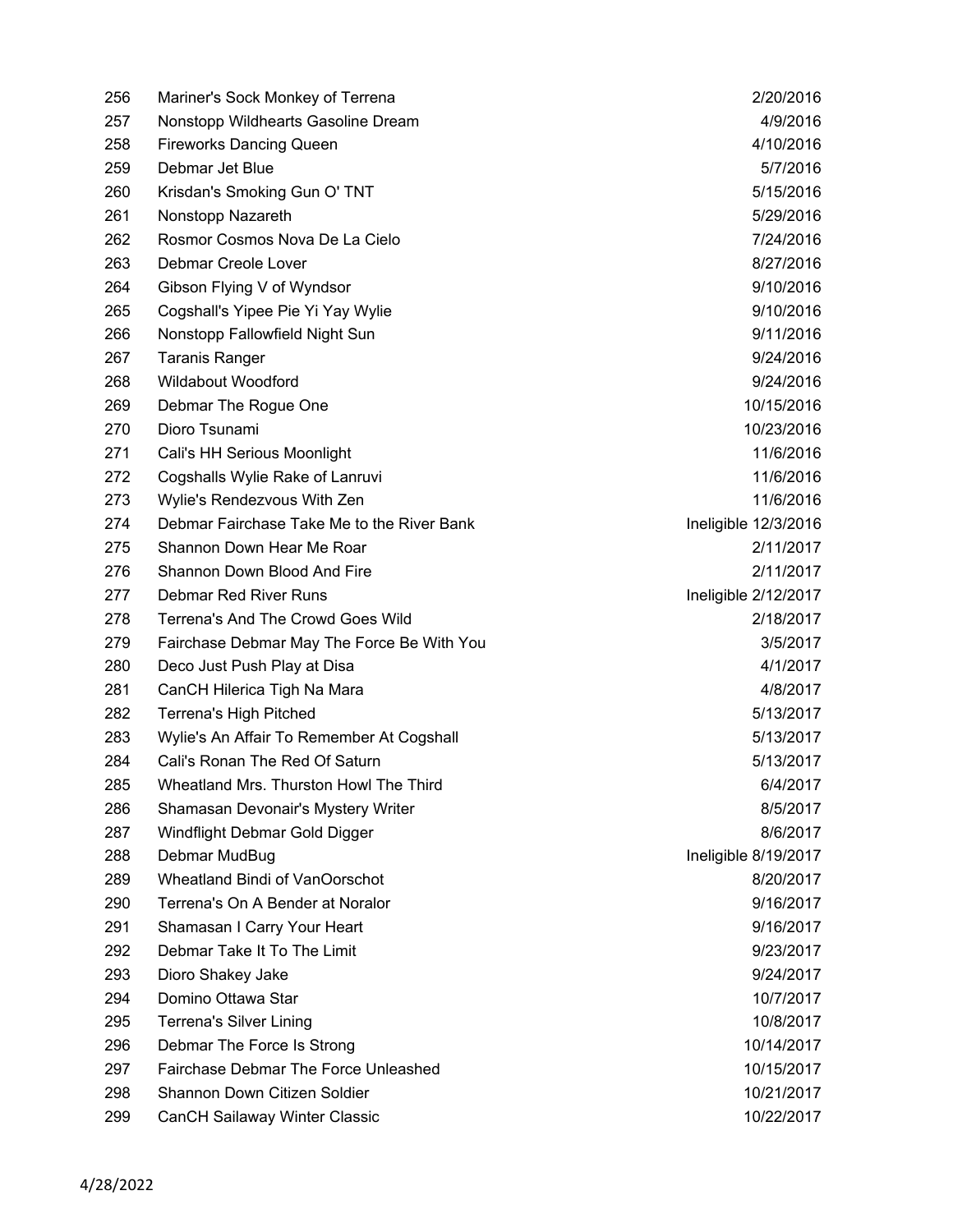| 300 | <b>GCH Deerpath Signature Cartier</b>             | 11/4/2017             |
|-----|---------------------------------------------------|-----------------------|
| 301 | <b>Terrena's Good Vibrations At Noralor</b>       | 11/5/2017             |
| 302 | Shamasan Thunder Bolt                             | 11/11/2017            |
| 303 | So Truly Devereux                                 | 11/11/2017            |
| 304 | Shannon Down A Taste Of Glory                     | 11/12/2017            |
| 305 | Debmar Menace at Midnight                         | 12/17/2017            |
| 306 | Mariner Surrey Hill We Have Ignition              | 2/17/2018             |
| 307 | Dreamweaver Enterprise First Mate                 | 2/18/2018             |
| 308 | MysterE of Wyndsor                                | 5/26/2018             |
| 309 | R&B's Smokey Robinson                             | Ineligible 5/26/2018  |
| 310 | Skyes Bella Vista of Wyndsor                      | 6/2/2018              |
| 311 | R&B's En Vogue                                    | Ineligible 6/17/2018  |
| 312 | Debmar Gone But Not Forgotten                     | 9/1/2018              |
| 313 | R&B's Jasmine Sullivan                            | Ineligible 9/22/2018  |
| 314 | Rosmor li Falice Ventos                           | 9/22/2018             |
| 315 | Miss Shayla of Wyndsor                            | 9/23/2018             |
| 316 | Rosmor Brillar D'oro Del Sol                      | 9/23/2018             |
| 317 | Debmar Lady Gangster                              | 10/6/2018             |
| 318 | CanCH Sailaway FastForward of Course              | 10/20/2018            |
| 319 | CanCH Sailaway Storm Trooper                      | 10/20/2018            |
| 320 | Debmar Fairchase Jedi Knight                      | 12/1/2018             |
| 321 | Lucky Penny's Riveting Rosie At North Star        | 12/15/2018            |
| 322 | R&B's Kali Uchis                                  | Ineligible 3/2/2019   |
| 323 | LaQuest TNT Smokin' Hot In A Uniform              | 3/2/2019              |
| 324 | Longrun Caped Crusader of Brownstone              | 3/16/2019             |
| 325 | Lucky Penny's Speedo Bandito At North Star        | 3/17/2019             |
| 326 | Lucky Penny's Charmed and Dangerous at North Star | 4/20/2019             |
| 327 | <b>R&amp;B's Tina Turner</b>                      | Ineligible 4/28/2019  |
| 328 | R and B's Love and Sass                           | Ineligible 5/12/2019  |
| 329 | Wheatland Blondi of Van Oorschot                  | Ineligible 6/22/2019  |
| 330 | CanCH Sailaway Pagani Huayra                      | 6/23/2019             |
| 331 | Mystic Run Hip Hip Hurray of Lanruvi & Cogshall   | 9/1/2019              |
| 332 | <b>Fallowfield Seeker of Leveretts</b>            | 9/15/2019             |
| 333 | Van Oorschots Flits Of Wheatland                  | Ineligible 9/21/2019  |
| 334 | Dioro Shadow Of The Moon                          | 10/5/2019             |
| 335 | Miss Bitsy of Wyndsor                             | 10/6/2019             |
| 336 | Debmar Go Down Together                           | 10/13/2019            |
| 337 | Van Oorschots Bindi River At Debmar               | Ineligible 10/27/2019 |
| 338 | Mariner's Robot Monster at Surrey Hill            | 11/3/2019             |
| 339 | Devereux Wandering Wild                           | Ineligible 11/3/2019  |
| 340 | Devereux Crack The Sky                            | Ineligible 11/9/2019  |
| 341 | Van Oorschots Reddy Set Go At Debmar              | Ineligible 11/10/2019 |
| 342 | North Star Bat out of Hel1                        | 11/16/2019            |
| 343 | R and B'S Take Me to the River                    | Ineligible 12/7/2019  |